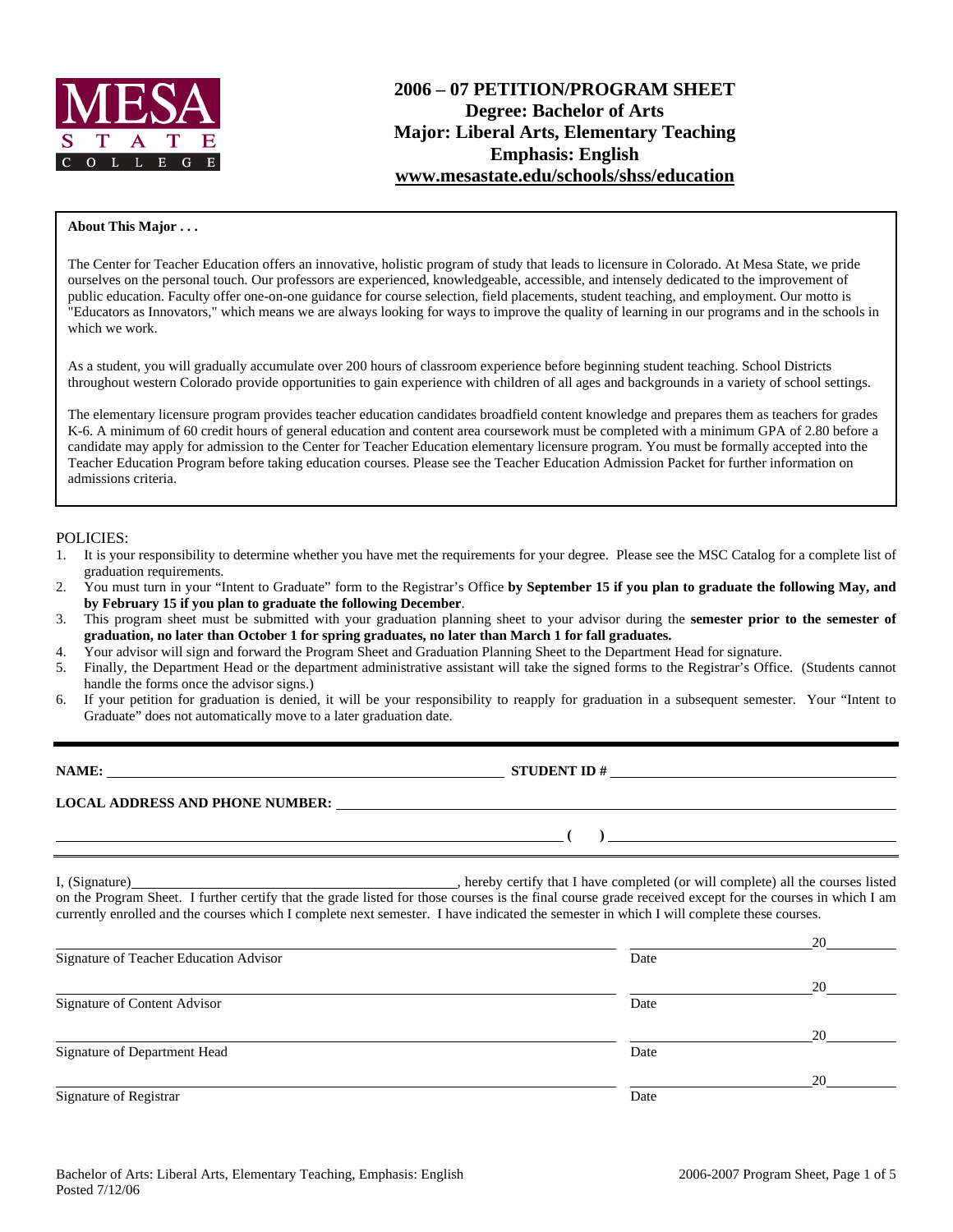- Must earn 125-126 semester hours and meet the academic residency requirements to earn a baccalaureate degree at Mesa State College.
- Must earn a minimum of 40 semester hours in upper division courses (i.e., 300-level and 400-level courses).
- A cumulative grade point average of 2.8 or higher must be maintained for each of 3 areas: content courses, education courses and overall g.p.a.
- When filling out this program sheet a course can only be used once, i.e., no double counting is allowed between categories.
- Excess KINA/HPWE courses beyond the two required and pre-collegiate courses (usually numbered below 100) cannot be used for graduation. • All degree requirements must be completed as described. Any exceptions or substitutions must be recommended in advance by the faculty advisor, approved by the Department Head and the Teacher Education Department.
- It is recommended that students work closely with a faculty advisor when selecting courses and scheduling classes prior to registration.
- Students must PASS the PLACE or PRAXIS II exam in the content area prior to commencing the internship. Also, ALL other coursework toward the degree must be successfully completed prior to the internship.

| General Education Requirements (Minimum of 33 semester hours)                   |                                                                                     |  |  |  |  |  |  |
|---------------------------------------------------------------------------------|-------------------------------------------------------------------------------------|--|--|--|--|--|--|
| Credit<br>Course<br>No.<br>Grade<br>Term<br>Year<br>Trns/Subs                   | Credit<br>Grade<br>Trns/Subs<br>Course<br>No.<br>Term<br>Year                       |  |  |  |  |  |  |
| English: ENGL 111 and 112 (6 semester hours, must receive a grade               | <b>Social and Behavioral Sciences: (6 Semester Hours)</b>                           |  |  |  |  |  |  |
| of "B" or higher, must be completed by the time the student has 60              | #PSYC<br>$-233$<br>$\overline{3}$                                                   |  |  |  |  |  |  |
| semester hours.)                                                                | GEOG<br>103<br>$\overline{\mathbf{3}}$                                              |  |  |  |  |  |  |
| *#ENGL<br>$\frac{3}{2}$                                                         |                                                                                     |  |  |  |  |  |  |
| 3<br>*#ENGL                                                                     | Fine Arts: (3 semester hours)                                                       |  |  |  |  |  |  |
| *ENGL 129, Honors English, may be substituted for ENGL 111 and ENGL             |                                                                                     |  |  |  |  |  |  |
| 112. Must earn a grade of "B" or better. May need to take additional electives. |                                                                                     |  |  |  |  |  |  |
|                                                                                 |                                                                                     |  |  |  |  |  |  |
| Math: MATH 205 (3 semester hours) Must be taken after MATH                      | <b>Natural Sciences:</b> (6-7 semester hours)                                       |  |  |  |  |  |  |
| 105. Must receive a grade of "C" or better. Must be completed by                | (At least one course must include a lab)                                            |  |  |  |  |  |  |
| time the student has 60 semester hours.                                         | <b>BIOL</b><br>101<br>3<br>$\overline{\phantom{a}}$                                 |  |  |  |  |  |  |
| <b>MATH</b><br>$-205$<br>3                                                      | <b>BIOL</b><br>101L                                                                 |  |  |  |  |  |  |
|                                                                                 | <b>PHYS</b><br>$100$ OR                                                             |  |  |  |  |  |  |
|                                                                                 | 105 $\&$                                                                            |  |  |  |  |  |  |
|                                                                                 | 105L<br>$\overline{\mathbf{3}}$                                                     |  |  |  |  |  |  |
| Humanities: (6 semester hours)                                                  |                                                                                     |  |  |  |  |  |  |
| <b>HIST</b><br>131<br>$3^{\circ}$<br>ENGL**<br>3                                | Applied Studies: (3 semester hours)                                                 |  |  |  |  |  |  |
|                                                                                 | #SPCH<br>102<br>3                                                                   |  |  |  |  |  |  |
| **Choose from 131, 132, 150, 222, 231, 232, 254, 255, 261, 262.                 | # Must receive a grade of "B" or higher.                                            |  |  |  |  |  |  |
|                                                                                 |                                                                                     |  |  |  |  |  |  |
| Other Requirements (9 semester hours)                                           |                                                                                     |  |  |  |  |  |  |
| Kinesiology: (3 Semester Hours)                                                 | <b>Bachelor of Arts Degree Distinction:</b> (6 semester hours)                      |  |  |  |  |  |  |
| Trns/Subs<br>Course<br><u>No.</u><br>Credit<br>Grade<br>Term<br>Year            | (Two consecutive classes in the same foreign language.)                             |  |  |  |  |  |  |
| KINE/HPWA<br>100<br>$\mathbf{1}$                                                | Course<br>No.<br>Credit<br>Grade<br>Term<br>Trns/Subs<br>Year                       |  |  |  |  |  |  |
| <b>KINA/HPWE</b><br>1                                                           | $\frac{3}{2}$<br>FLA                                                                |  |  |  |  |  |  |
| <b>KINA/HPWE</b>                                                                | 3 <sup>7</sup><br>FLA                                                               |  |  |  |  |  |  |
| See the M.S.C. catalog for the list of approved KINA/HPWE/ Selected DANC        | (FLAS 114 & 115 will NOT fulfill this requirement.) (Must receive a grade of "C" or |  |  |  |  |  |  |
| courses.                                                                        | above.)                                                                             |  |  |  |  |  |  |
| MAJOR REQUIREMENTS: LIBERAL ARTS CORE (36 Semester Hours)                       |                                                                                     |  |  |  |  |  |  |
| Literacy: (9 semester hours)                                                    | Social Sciences: (9 semester hours)                                                 |  |  |  |  |  |  |
| Trns/Subs<br>Course<br>Grade<br><b>Term</b><br><u>No.</u><br>Credit<br>Year     | No.<br>Trns/Subs<br>Course<br>Credit<br>Grade<br>Term<br>Year                       |  |  |  |  |  |  |
| <b>ENGL</b><br>240<br>$\frac{3}{2}$                                             | <b>POLS</b><br>101<br>$\frac{3}{2}$                                                 |  |  |  |  |  |  |
| <b>ENGL</b><br>$\overline{\phantom{0}3}$<br>245                                 | <b>ECON</b><br>3 <sup>1</sup><br>201                                                |  |  |  |  |  |  |
| 343<br>ENGL<br>3                                                                | <b>HIST</b><br>225<br>3                                                             |  |  |  |  |  |  |
| Mathematics: (6 semester hours)                                                 | Science: (6 semester hours)                                                         |  |  |  |  |  |  |
| <b>MATH</b><br>105<br>$\frac{3}{2}$                                             | <b>CHEM</b><br>100<br>3 <sup>7</sup>                                                |  |  |  |  |  |  |
| <b>MATH</b><br>301<br>3                                                         | 100<br><b>GEOL</b><br>3 <sup>7</sup>                                                |  |  |  |  |  |  |
| Kinesiology: (3 semester hours)                                                 | Art: (3 semester hours)                                                             |  |  |  |  |  |  |
|                                                                                 |                                                                                     |  |  |  |  |  |  |
| <b>KINE/HPWA</b>                                                                | <b>ARTE</b><br>3                                                                    |  |  |  |  |  |  |
| 320<br>$\frac{3}{2}$                                                            | $-410*$                                                                             |  |  |  |  |  |  |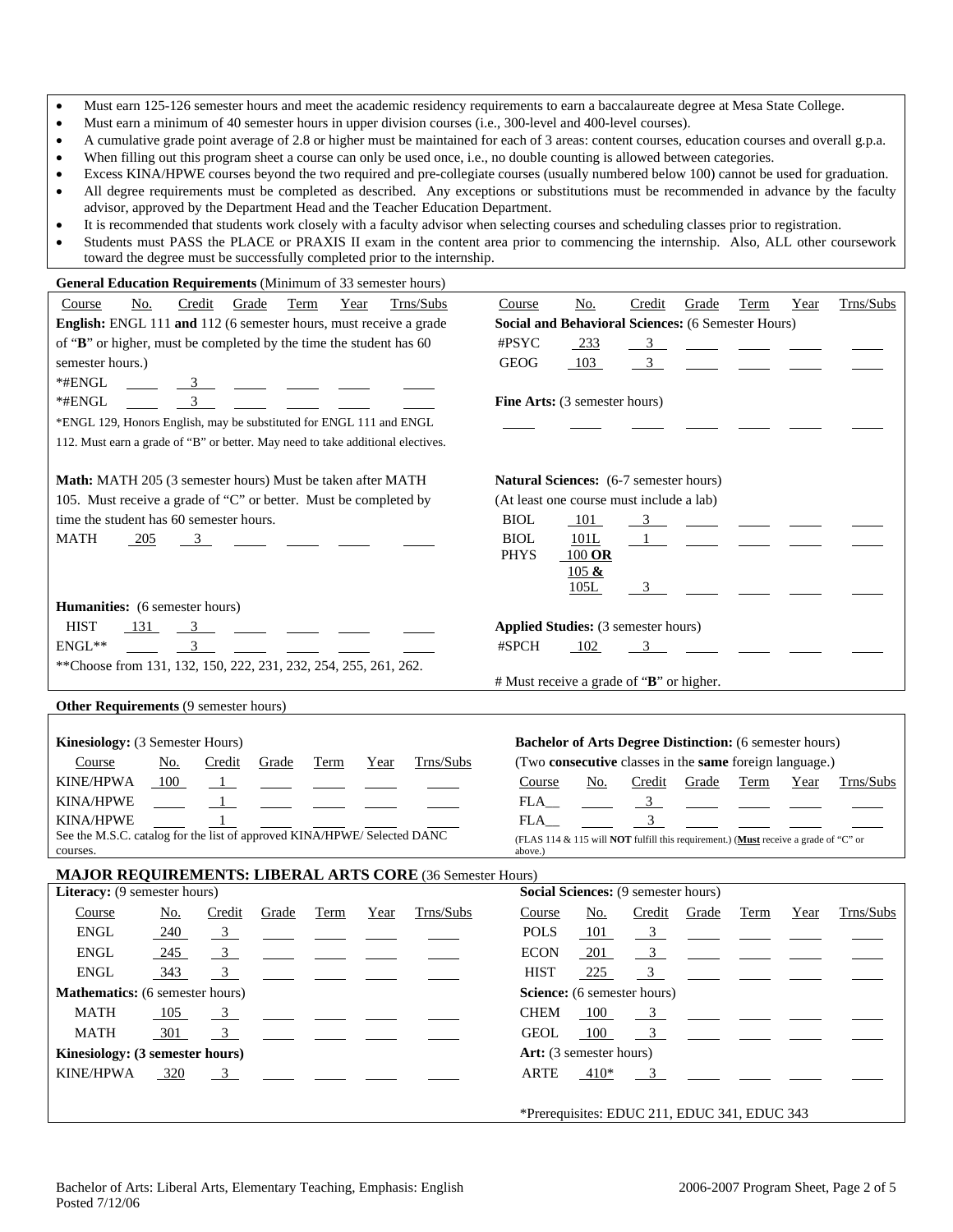#### **ENGLISH CONTENT AREA** (15 semester hours)

| Course   | No.                                                                                                                         | Credit | Grade                                                | Term | Year | Trns/Subs                                                                                             | Course                                                                                                                                                    | No. | Credit | Grade | Term | Year | Trns/Subs |
|----------|-----------------------------------------------------------------------------------------------------------------------------|--------|------------------------------------------------------|------|------|-------------------------------------------------------------------------------------------------------|-----------------------------------------------------------------------------------------------------------------------------------------------------------|-----|--------|-------|------|------|-----------|
|          | <b>Required Courses:</b> English 451 (3 semester hours) in addition to 12 Upper Division Semester Hours from choices below: |        |                                                      |      |      |                                                                                                       |                                                                                                                                                           |     |        |       |      |      |           |
| ENGL     |                                                                                                                             |        |                                                      |      |      | $\frac{451}{ }$ 3 $\frac{3}{ }$ $\frac{3}{ }$ $\frac{1}{ }$ $\frac{3}{ }$ $\frac{1}{ }$ $\frac{3}{ }$ |                                                                                                                                                           |     |        |       |      |      |           |
|          |                                                                                                                             |        |                                                      |      |      |                                                                                                       | Upper Division Literature (6 semester hours) Choose two courses from ENGL 301, 311, 313, 314, 315, 316, 330, 335, 355, 370, 435, 436, 438, 440, 470, 471, |     |        |       |      |      |           |
| 475, 478 |                                                                                                                             |        |                                                      |      |      |                                                                                                       |                                                                                                                                                           |     |        |       |      |      |           |
|          |                                                                                                                             |        |                                                      |      |      | ENGL 3                                                                                                |                                                                                                                                                           |     |        |       |      |      |           |
|          |                                                                                                                             |        | Upper Division English Electives: (6 semester hours) |      |      |                                                                                                       |                                                                                                                                                           |     |        |       |      |      |           |
|          |                                                                                                                             |        | $ENGL \t 3$ $       -$                               |      |      |                                                                                                       |                                                                                                                                                           |     |        |       |      |      |           |
|          |                                                                                                                             |        |                                                      |      |      |                                                                                                       |                                                                                                                                                           |     |        |       |      |      |           |
|          |                                                                                                                             |        |                                                      |      |      |                                                                                                       |                                                                                                                                                           |     |        |       |      |      |           |

#### **EDUCATION AND LICENSURE REQUIREMENTS:** (32 Semester Hours)

| acceptance into the Teacher Education Program. |      |        |                                       |      |      |           | *Prerequisites: ENGL 111, ENGL 112, SPCH 102, PSYC 233 (all with a grade of B or better), and MATH 105 with grade of C or better and formal |      |        |       |                                                                                         |      |           |
|------------------------------------------------|------|--------|---------------------------------------|------|------|-----------|---------------------------------------------------------------------------------------------------------------------------------------------|------|--------|-------|-----------------------------------------------------------------------------------------|------|-----------|
| Course                                         | No.  | Credit | Grade                                 | Term | Year | Trns/Subs | Course                                                                                                                                      | No.  | Credit | Grade | Term                                                                                    | Year | Trns/Subs |
| <b>EDUC</b>                                    | 211* |        | <u> 1990 - Jan Barristo, martin e</u> |      |      |           | <b>EDUC</b>                                                                                                                                 | 451  |        |       | $\frac{3}{2}$ $\frac{1}{2}$ $\frac{1}{2}$ $\frac{1}{2}$                                 |      |           |
| <b>EDUC</b>                                    | 341  |        |                                       |      |      |           | <b>EDUC</b>                                                                                                                                 | 461  |        |       |                                                                                         |      |           |
| <b>EDUC</b>                                    | 343  |        |                                       |      |      |           | <b>EDUC</b>                                                                                                                                 | 499C |        |       | $\frac{12}{\sqrt{2}}$ $\frac{12}{\sqrt{2}}$ $\frac{12}{\sqrt{2}}$ $\frac{12}{\sqrt{2}}$ |      |           |
| <b>EDUC</b>                                    | 441  |        |                                       |      |      |           |                                                                                                                                             |      |        |       |                                                                                         |      |           |
|                                                |      |        |                                       |      |      |           |                                                                                                                                             |      |        |       |                                                                                         |      |           |

## **GRADUATION INFORMATION**

See the "Undergraduate Graduation Requirements" in the Mesa State College catalog for additional graduation information. **A 2.8 Minimum Cumulative Grade Point Average is required.**

#### **GENERAL EDUCATION REQUIREMENTS** (Minimum 33 Semester Hours)

| The following courses are required for this major and may be used to satisfy the General Education Requirements.                                                                                                                                                                                       |
|--------------------------------------------------------------------------------------------------------------------------------------------------------------------------------------------------------------------------------------------------------------------------------------------------------|
| <b>English – 6 Semester Hours</b>                                                                                                                                                                                                                                                                      |
| ENGL 111 and ENGL 112 or ENGL 129 (by permission)                                                                                                                                                                                                                                                      |
| (Must be <b>completed</b> before student has 60 semester hours. Must receive grade of "B" or higher.)                                                                                                                                                                                                  |
| <b>Mathematics - 3 Semester Hours:</b><br>MATH 205 Elements of Mathematics II<br>(Must be <b>completed</b> after MATH 105. Must receive grade of "C" or higher.)                                                                                                                                       |
| <b>Humanities – 6</b> semester hours                                                                                                                                                                                                                                                                   |
| HIST 131 U.S. History and                                                                                                                                                                                                                                                                              |
| Choose one course from: ENGL 131, ENGL 132, ENGL 150, ENGL 222, ENGL 231, ENGL 232, ENGL 254, ENGL 255, ENGL 261, ENGL 262                                                                                                                                                                             |
| Social and Behavioral Sciences – 6 semester hours<br>PSYC 233 Human Growth and Development (Must receive a grade of "B" or higher.)<br>GEOG 103 World Regional Geography                                                                                                                               |
| <b>Fine Arts – 3</b> semester hours (See current Mesa State College for list of eligible General Education Fine Arts courses.)                                                                                                                                                                         |
| <b>Natural Sciences</b> – Minimum 6 semester hours, 7 actual semester hours of specific courses (At least one course must include a lab.)<br><b>BIOL 101 General Human Biology</b><br>BIOL 101L General Human Biology Lab<br>PHYS 100 Concepts of Physics OR PHYS 105 and PHYS 105L Physics by Inquiry |
| Applied Studies - 3 semester hours<br>SPCH 102 Speechmaking (Must receive a grade of "B" or higher.)                                                                                                                                                                                                   |
| <b>OTHER REQUIREMENTS (9 Semester Hours)</b>                                                                                                                                                                                                                                                           |

# **Kinesiology – 3** Semester Hours Each student must take KINE/HPWA 100 together with two KINA/HPWE/Selected DANC courses. See current catalog for listing. **Degree Distinction – 6** Semester Hours

Select from one of the following sequences: FLAF 111 *followed by* FLAF 112 **or** FLAG 111 *followed by* FLAG 112 Or FLAS 111 *followed by* FLAS 112 **or** Two **consecutive** classes in the **same** foreign language. \*(FLAS 114 & 115 will **NOT** fulfill this requirement. **Must** receive a grade of "C" or above in **both** classes.)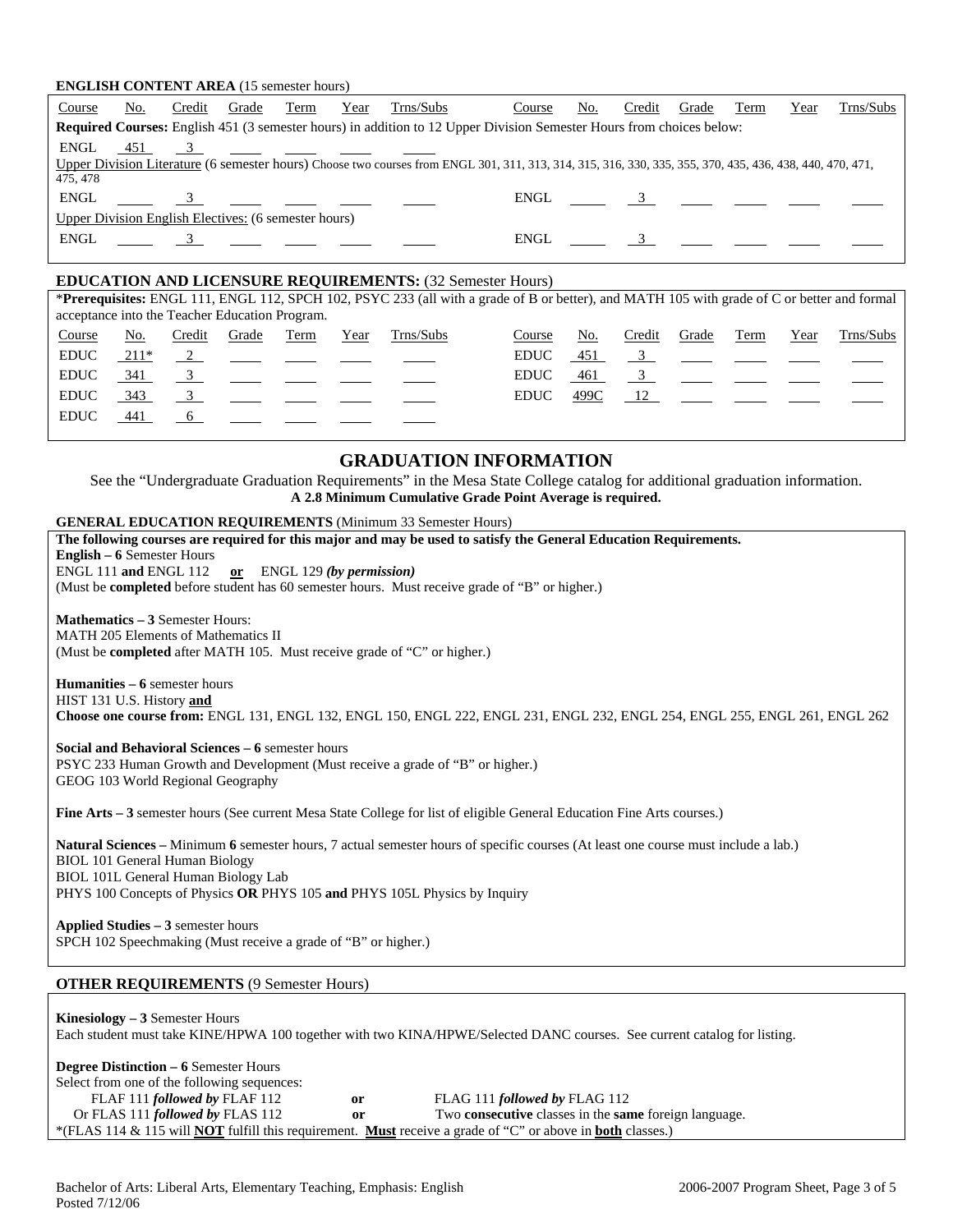**Liberal Arts Core**: (36 Semester Hours) Literacy: (9 semester hours) ENGL 240 Children's Literature ENGL 245 Imaginative Writing ENGL 343 Language Systems and Linguistic Diversity **Mathematics:** (6 semester hours) MATH 105 Elements of Mathematics I MATH 301 Math for Elementary Teachers **Social Science:** (9 semester hours) POLS 101 American Government ECON 201 Principles of Macroeconomics HIST 225 History of Colorado **Science:** (6 semester hours) CHEM 100 Chemistry and Society GEOL 100 Survey of Earth Science **Kinesiology:** (3 semester hours) KINE/HPWA 320 Methods of Teaching Physical Education in Elementary Schools **Art:** (3 semester hours) ARTE 410 Elementary Art Education Methods **English Content Area:** (15 Semester Hours) **Required Course:** (3 semester hours) ENGL 451 Structure of the English Language **Upper Division Literature:** (6 semester hours) Chosen from: ENGL 301 Classical Greek and Latin Literature ENGL 370 Major Author ENGL 311 English Medieval Literature ENGL 435 American Literature 1900-1945 ENGL 313 English Renaissance Literature ENGL 436 American Literature 1945-Present ENGL 314 American Literature to 1830<br>
ENGL 438 Ethnic Experiences in U.S. Literature<br>
ENGL 440 History of the English Language ENGL 440 History of the English Language ENGL 316 American Literature 1870-1900 ENGL 470 18th Century British Literature ENGL 330 Women in World Thought and Literature ENGL 471 British Romanticism ENGL 335 The Bible as Literature ENGL 475 Victorian Literature ENGL 355 Shakespeare ENGL 478 20<sup>th</sup> Century British Literature **Upper Division English Electives:** (6 semester hours) Consult catalog and English advisor concerning prerequisites for upper division courses. **Elementary Education Requirements** (32 semester hours – 840 Field Experience Hours) EDUC 211 Foundations of Education 2 semester hours 20 Field Experience Hours EDUC 341 Pedagogy & Assessment: K-6/Elementary 3 semester hours 20 Field Experience Hours EDUC 343 Teaching to Diversity 3 semester hours 3 semester hours 20 Field Experience Hours EDUC 441 Methods of Teaching Language & Literacy: EL 6 semester hours EDUC 451 Methods of Teaching Math: EC/EL 3 semester hours 180 Field Experience Hours EDUC 461 Methods of Teaching Science & Social Studies: EC/EL 3 semester hours EDUC 499C Teaching Internship and Colloquium: EL 12 semester hours 600 Field Experience Hours

**Students must PASS the PLACE or PRAXIS II exam in the content area prior to commencing the internship. Also, ALL other coursework toward the degree must be successfully completed prior to internship.** 

All degree requirements must be completed as described above. Any exceptions or substitutions must be recommended in advance by the faculty advisor, approved by the Department Head and the Teacher Education Department.